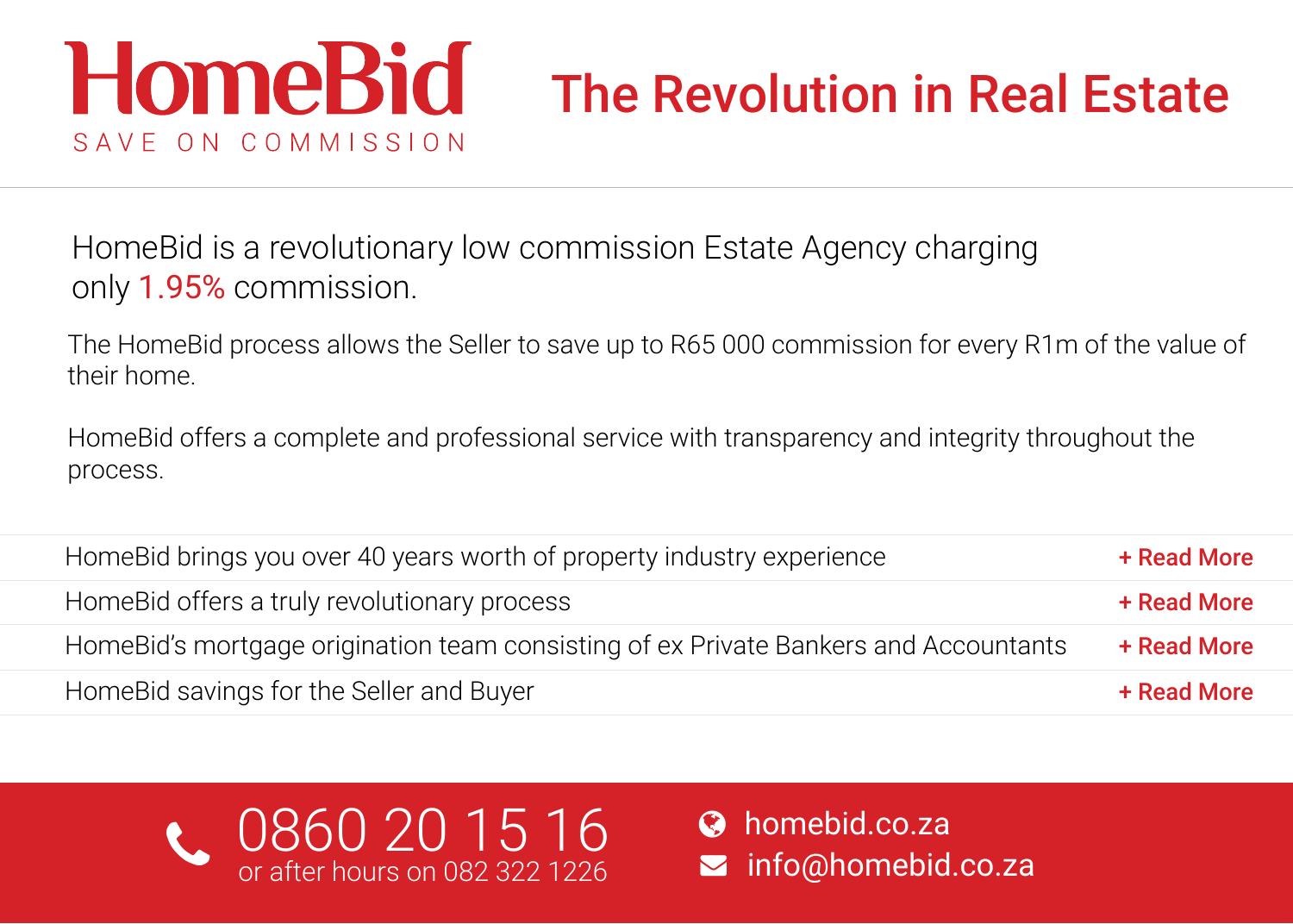<span id="page-1-0"></span>

## HomeBid brings you over 40 years worth of property industry experience

HomeBid is part of the Neville Berkowitz Group, established in 1977. Neville Berkowitz (62) is a pioneer of property economics in South Africa, an Institutional Adviser and a residential property developer. The HomeBid Team comprises Ex Private Banker Gary Sacks (39) as General Manager, Mike Mills (61), an Accountant and Principal Agent, with over 30 years property experience. The Corporate Sales Team is headed up by Chris Seaman (61) and Cavan Sheahan (30). The HomeBid team also comprises a growing number of salaried experienced Facilitators/Estate Agents assisting Buyers and Sellers throughout the process.

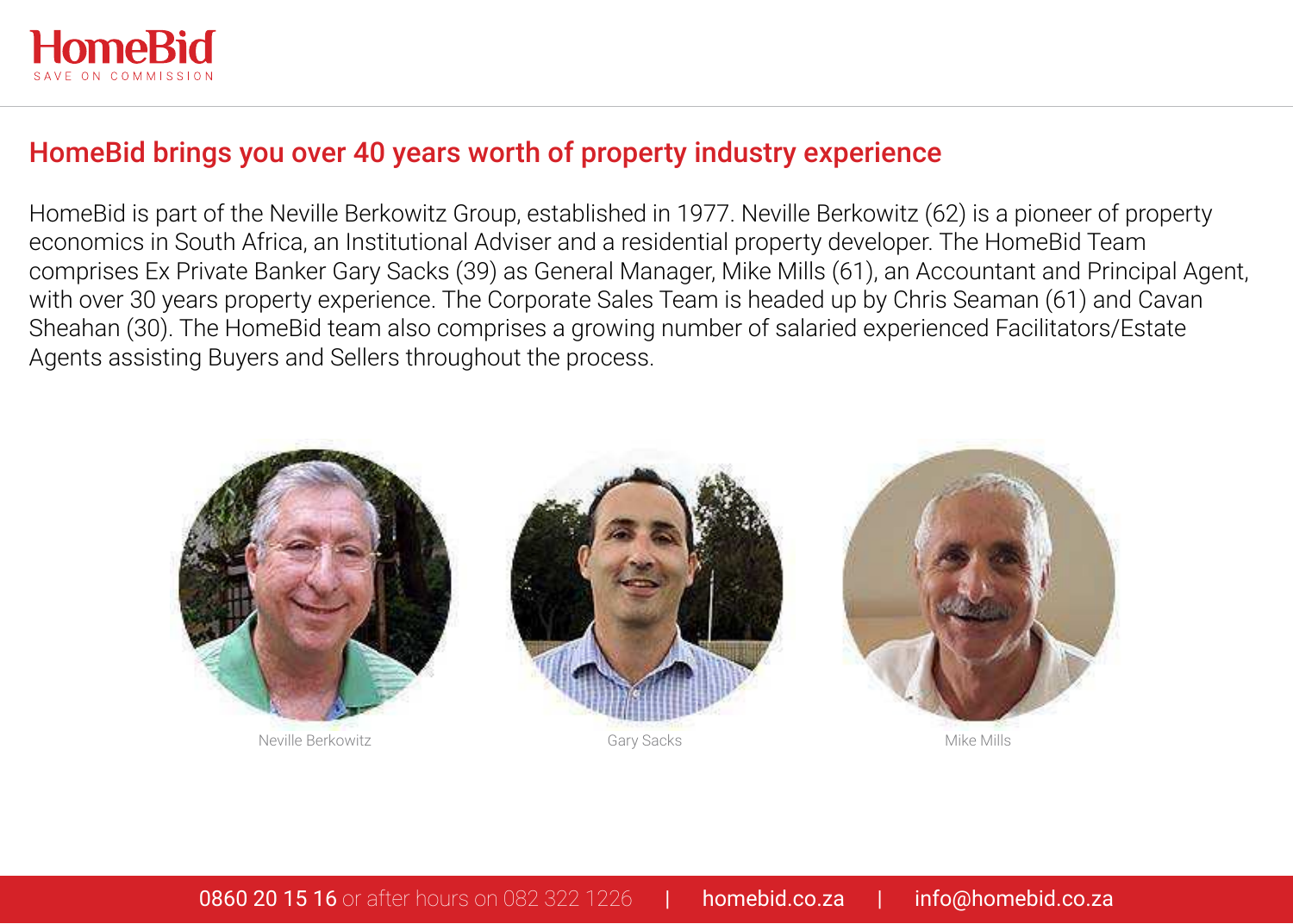<span id="page-2-0"></span>

1

2

3

4

5

#### Unbiased and independent valuation of your home

HomeBid utilises an unbiased and independent Registered Professional Valuer to produce a comprehensive valuation report made available to the Seller prior to listing your home.

The report includes a current market value of your home enabling you to correctly list your home at the correct price upfront. This Valuation Report is also seen by financially pre- qualified Buyers, as transparency and integrity is part of the HomeBid Process.

#### Photographs and listing of your home on 19 Property Portals

HomeBid arranges photographs of your home and thereafter your HomeBid Facilitator lists your home on HomeBid.co.za as well as on 18 other property portals such as Property24.com and PrivateProperty.co.za where it can be viewed by over 2,5 million home buyers a month.

#### Site visit between Buyers and Sellers

The HomeBid Process brings financially assessed Buyers, by appointment only to your home where you are encouraged to show them around as you would any guest.

There is no need to discuss the price of your home as the transparent Valuation Report and the confidential bidding process adequately assists with this process

### Financial Assessment of Buyers

Every interested Buyer of your home is initially subjected to a credit check before they are allowed to visit your home by appointment only. Buyers are encouraged to financially pre-qualify with the HomeBid Financial Team prior to viewing your home. Only Pre-qualified buyers will get a copy of the valuation report and will be able to make a bid on your home.

## The HomeBid appointed Attorneys are there to assist you in finalising your sale

Any confidential bid received for your home is forwarded to your HomeBid appointed Attorney who advises you on the bid received and any terms and conditions imposed.

You can decide whether or not to accept the bid. The successful bidder will be notified and the Attorney will finalise the sale agreement. The bidding process and finalisation of the sale agreement by the HomeBid appointed Attorney is a free service. Thereafter the Attorney will attend to the transfer.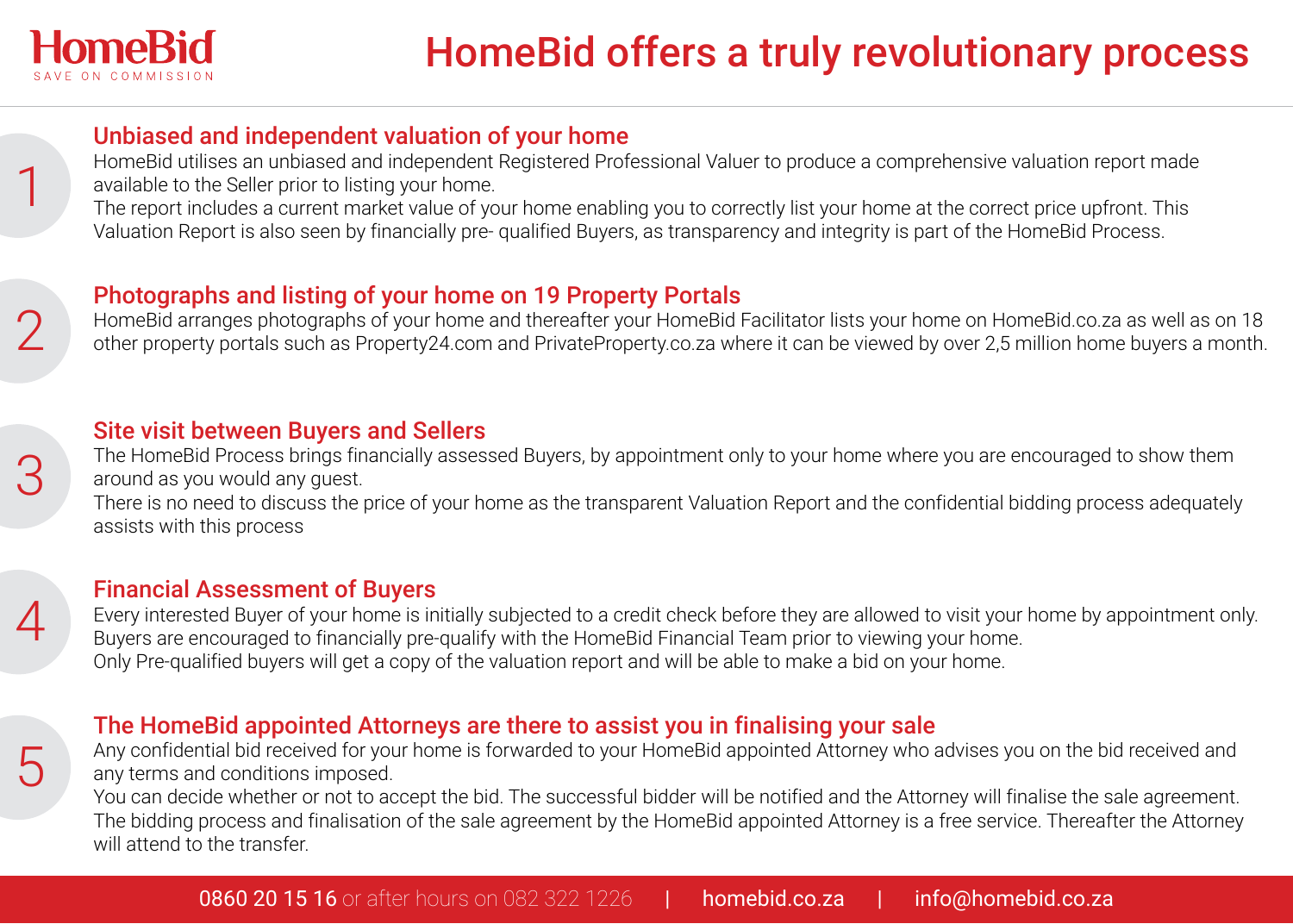<span id="page-3-0"></span>

# HomeBid's mortgage origination team consisting of ex Private Bankers and Accountants

# Need a Mortgage Bond?

If your credit worthiness is in good standing and you require a home loan pre-approval or mortgage finance, then experience a professional and personalised service by Ex Private Bankers and Accountants for FREE

## Our Free Service

- Experienced ex- Private Bankers and Accountants advising on and negotiating a Home Loan for you  $\triangleright$
- Integrity, transparency and confidentiality guaranteed with the handling and processing of financial information  $\boldsymbol{\nabla}$
- Excellent relationships with Home Loan Providers will ensure the most favourable loans are made available to you M
- Knowledge and experience to ensure you receive an approval in the quickest possible time  $\blacktriangledown$
- Dedicated HomeBid Professional to assist and guide you throughout the Home Loan process  $\overline{\mathsf{v}}$